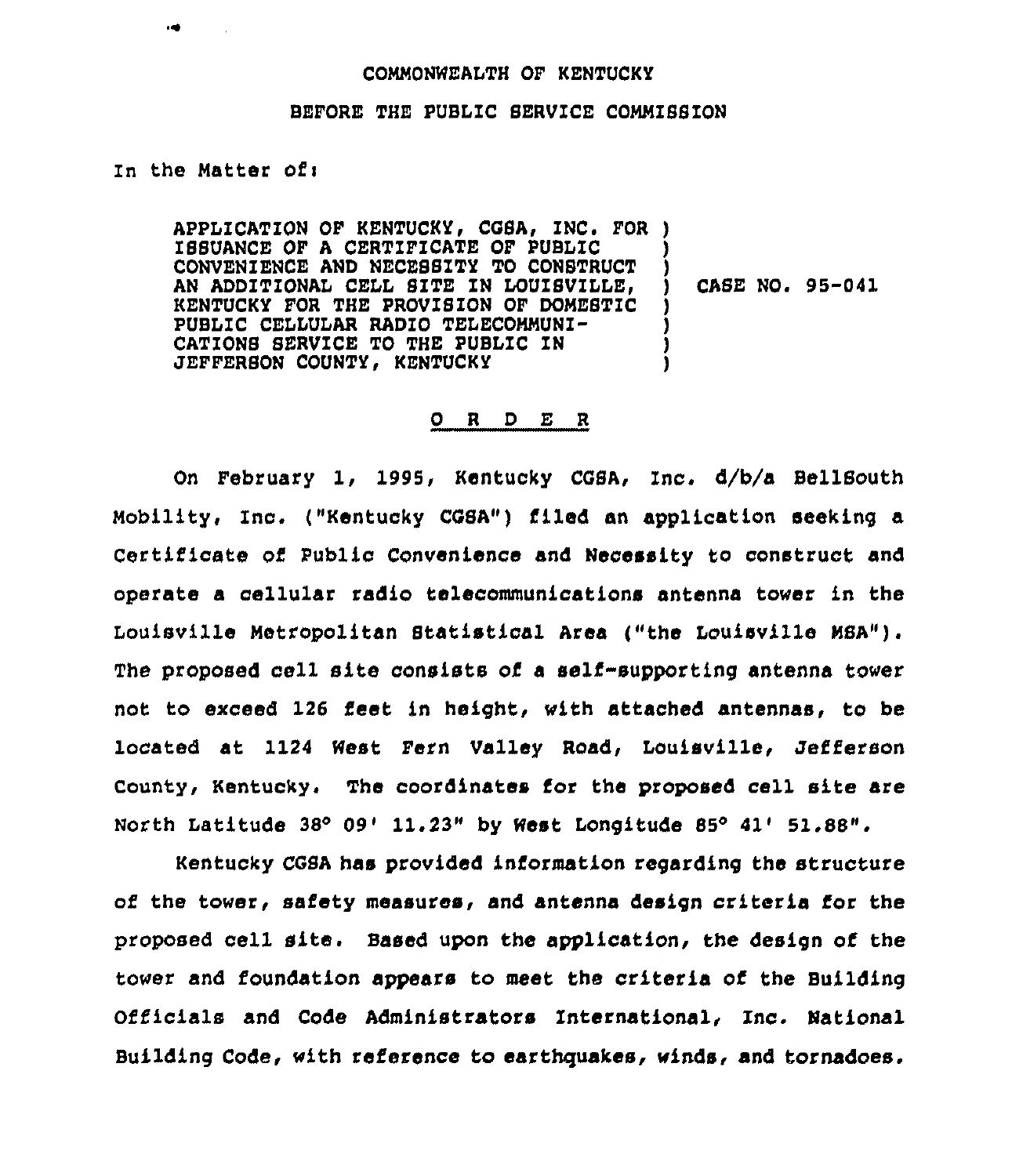Pursuant to KRS  $100.324(1)$ , the proposed cell site's construction is exempt from local soning ordinances. However, Kentucky CGSA has notified the Louisville/Jefferson County Planning Commission of the proposed construction. Kentucky CGSA has filed applications with the Federal Aviation Administration and the Kentucky Airport Zoning Commission seeking approval for the construction and operation of the proposed cell site. Both applications have been approved.

 $\mathbf{r} = \mathbf{r} + \mathbf{r}$  .

Kentucky CGSA has filed notices verifying that each person who owns property or resides within 500 feet of the proposed cell site has been notified of the pending construction. The notice solicited any comments and informed the property owners and residents of their right to intervene. The Commission received one protest letter from a nearby property owner but the objection was later withdrawn by letter filed April 7, 1995.

Pursuant to KRS 278.280, the Commission is required to determine proper practices to be observed when it finds, upon complaint or on its own motion, that the facilities of any utility subject to its jurisdiction are unreasonable, unsafe, improper, or insufficient. To assist the Commission in its efforts to comply with this mandate, Kentucky CGSA should notify the Commission if it does not use this antenna tower to provide cellular radio telecommunications services in the manner set out in its application and this Order. Upon receipt of such notice, the Commission may, on its own motion, institute proceedings to

 $-2-$